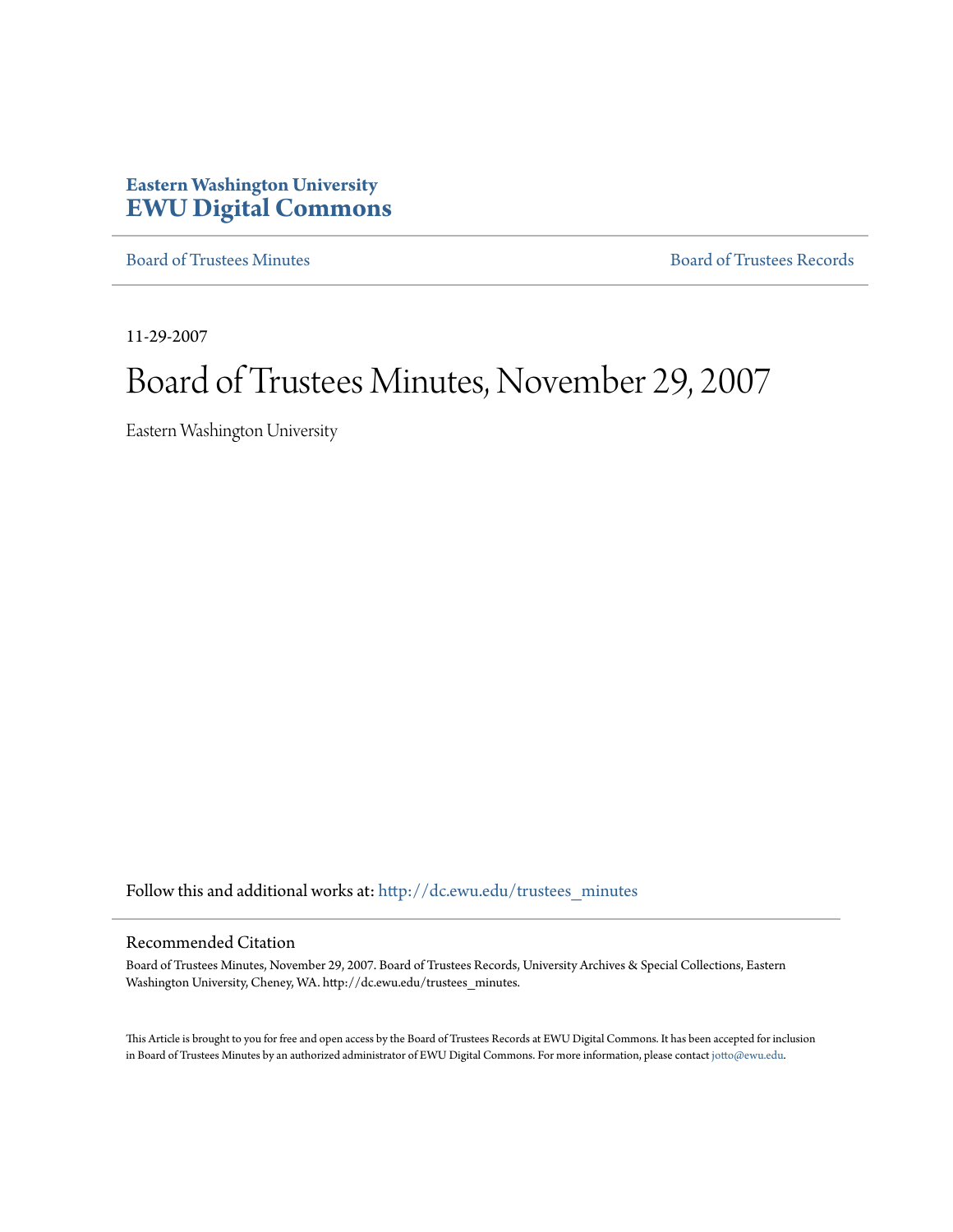EWU Board of Trustees Minutes November 29, 2007 Page 1 of 5

# **EASTERN WASHINGTON UNIVERSITY BOARD OF TRUSTEES**

### **Special Meeting November 29, 2007**

**Open Session ~ 9:30 a.m. Pence Union Building, Room 261** 

# **MINUTES**

**Trustees in Attendance via teleconference call:** Paul Tanaka, Chair Jo Ann Kauffman, Vice Chair Neil McReynolds Kris Mikkelsen Bertha Ortega Ines Zozaya-Geist

**Trustees in Attendance in person:** Gordon Budke Isaura Gallegos

Those in attendance introduced themselves before the meeting was called to order.

Chair Tanaka, on behalf of the Board, wished Coach Wulff and the Eagle football team best wishes for their game. He commented that the Eastern community is very proud of them.

## **Call to Order, I.**

Chair Tanaka called the November 29, 2007 special open meeting of the Eastern Washington University Board of Trustees to order at 9:30 a.m.

#### **Quorum, II.**

A quorum was present; all Trustees were present either via telephone or in person.

## **Action Item, III.**

#### **Discussion Action Item, III.A.**

#### Service and Activity Fee dedicated to fund a student transportation program, III.A.1.

Chair Tanaka began the meeting by announcing that the item of business for today's Board meeting is to discuss and take action on a proposed student transportation fee.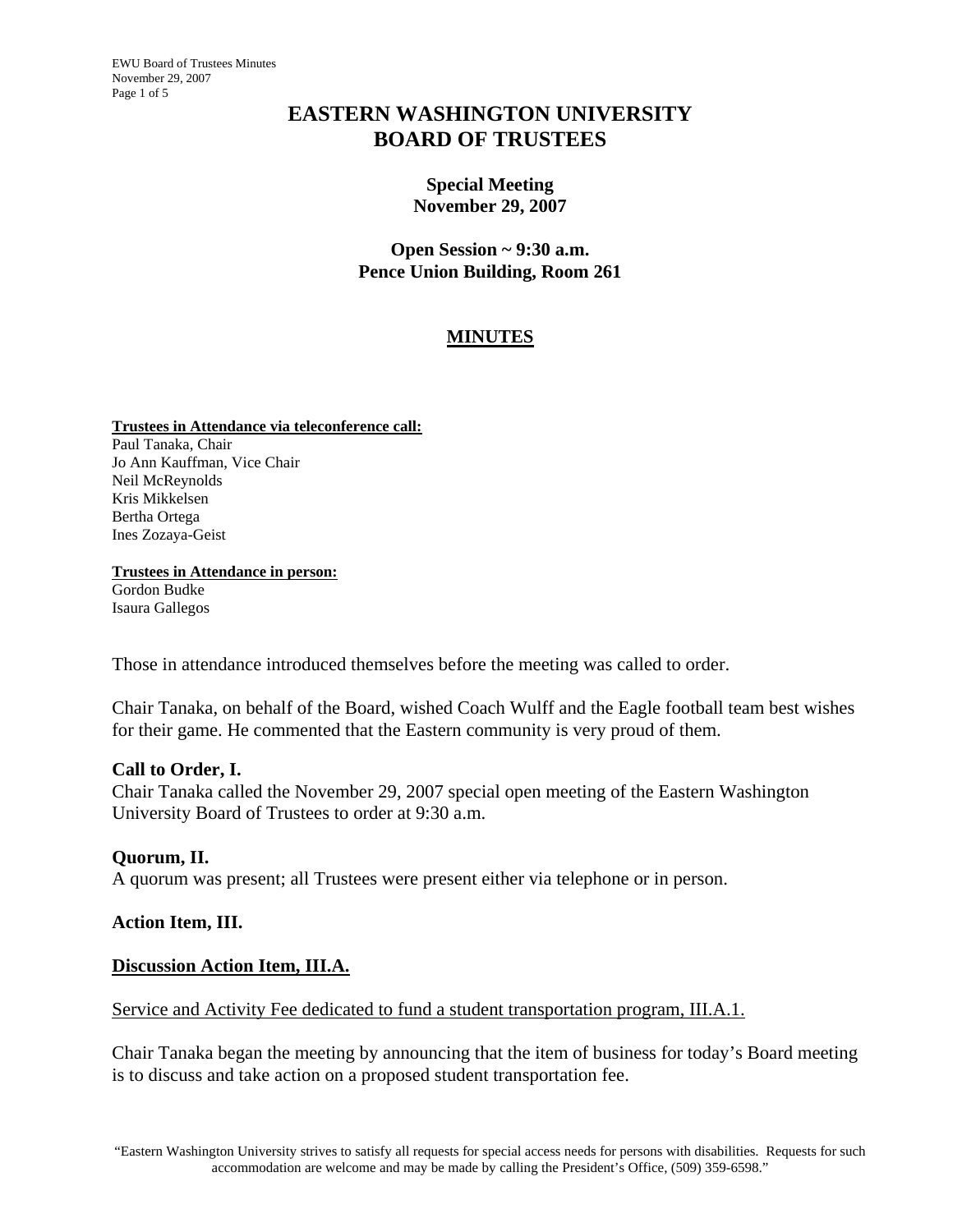President Arévalo introduced the topic of a student transportation fee. He explained that this has been discussed several times and that the Associated Students of Eastern have been working on this project for the past one and one half years. Last year the ASEWU presented a referendum to the student body asking students to vote as to whether they were willing to assess themselves a fee to provide bus service to students and the Eastern community.

Dr. Arévalo introduced Toni Habegger, Chief Financial Officer, to provide further information. Ms. Habegger explained the following:

- the fee proposal being considered today is a \$6.50 fee per student per quarter regardless of credit load assessed to students other than distance education students
- the fee would entitle students to bus ridership service on all Spokane Transit Authority bus routes, not just routes to Cheney
- to be implemented January 2008
- the portion of the Spokane Transit Authority contract funded by the Associated Students would be \$123,000
- the remaining two equal portions will be shared by general university funds and EWU Parking Services
- with Eastern's current enrollment, the \$6.50 per student fee would generate a surplus of approximately \$70,000 to \$75,000 annually, which should be sufficient to deal with elasticity in enrollment and the STA contract.

President Arévalo explained that the STA project first began as a pilot to test the need and response. When the pilot was deemed successful several years ago, conversations began regarding long term funding and the possibility of the need for a mandatory fee.

The students have been funding their portion with reserve funds from ASEWU funds. The students could spend their reserves on other things if a student fee paid their portion of this project. The goal for today's meeting is to find an alternative to the student government spending their reserve funds.

Evan Buelt, President of the Associated Students, explained that the EWU Associated Student Council voted to approve a fee in the amount of \$10.50 per student per quarter. Mr. Buelt recommends the fee be set at \$10.00 per student per quarter. He explained that the students want the fee to be high enough to improve and increase the services provided by the current STA contract and to provide funds for other transportation related issues.

He mentioned that the students support a fee for these services and they also support the forming of a committee with representatives from five entities. The students request that the committee be similar to the Student Technology Fee Committee wherein proposals are submitted and voted on.

Dr. Arévalo explained that Eastern students voted last spring in support of a transportation fee between \$7.00 and \$12.00 per student per quarter. The Associated Student Council recently voted to implement a fee of \$10.50 per student per quarter. 1,200 members of the student body voted, and 77% of them voted in support of paying a transportation fee.

Mr. Buelt expressed that the students are in support of the student council proposal. He shared that he has received emotionally charged e-mails from students who want improved services with the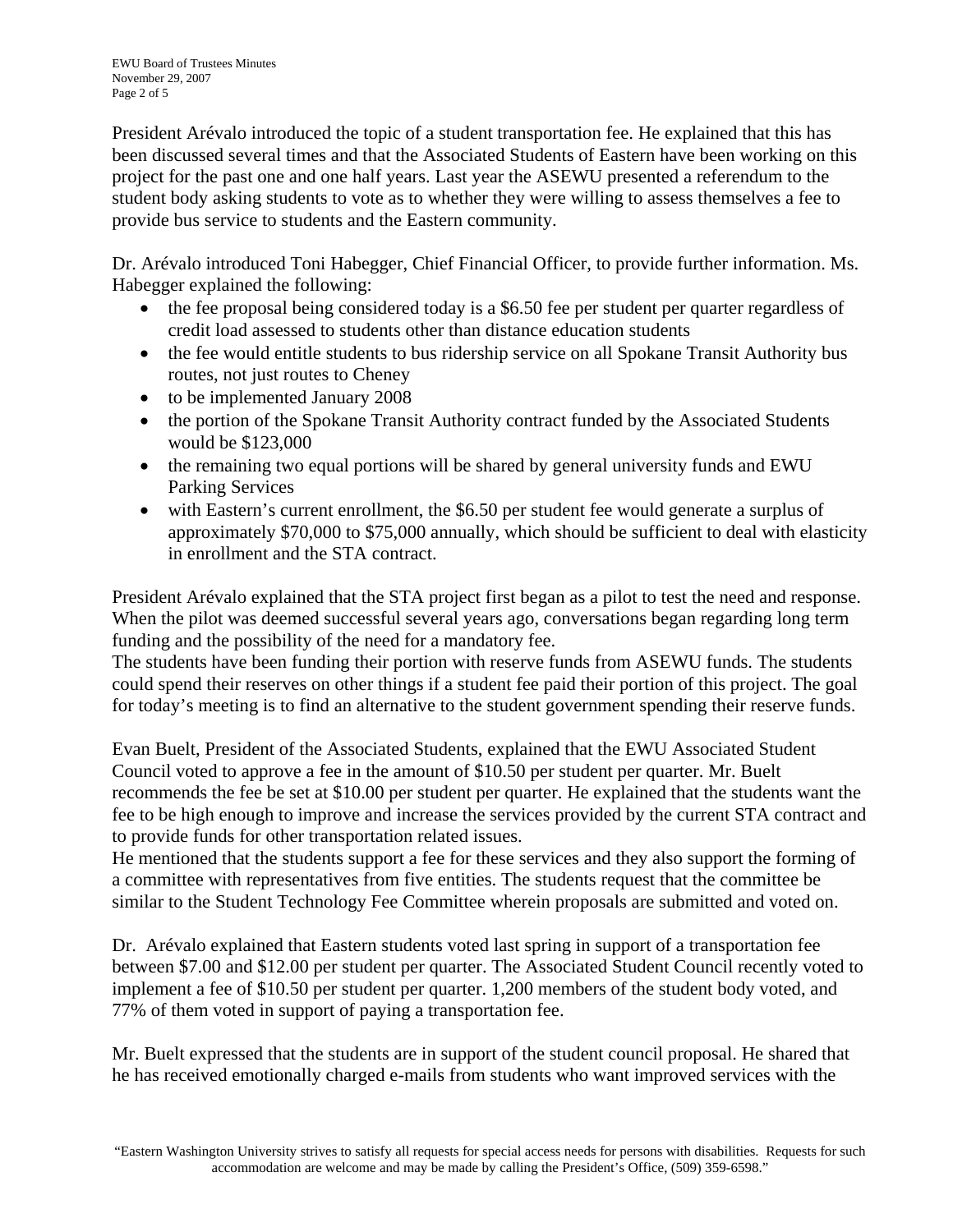EWU Board of Trustees Minutes November 29, 2007 Page 3 of 5

Spokane Transit Authority contract and they want additional transportation related items like more parking lots on campus, a parking garage, and covered locations for students to catch the bus. The students are requesting joint partnership with the university to improve the transportation resources for students. Students do support a fee of \$10.50 as long as they can see improvements in services. The additional fee would serve the students who do not ride the bus by funding other projects.

Trustee Budke introduced the motion to approve a mandatory student transportation fee of \$6.50 per student per quarter with the proviso that an advisory committee be formed. The student fee will fund 1/3 of the Spokane Transit Authority obligation but will not fund other as yet undefined projects.

The motion was seconded.

Discussion occurred as Trustees asked questions regarding what level of services will be included at the \$6.50 level. Will the student's portion of the STA contract include improved service over what has been provided over the last several months? Will there be more buses that come and go directly to the Cheney and Riverpoint campuses?

Ms. Habegger explained that the current STA contract, one third of which is \$123,000 paid by the students, is currently in effect and stays in effect through 2009 with an annual renewal after June 2009. The services provided by STA under this contract have been consistent over the last two years, however, they have been improved since the pilot program. She reported that the university has not negotiated additional services with STA and the university is not currently in negotiations with STA.

Mr. Buelt stated that he objects to the \$6.50 fee because students are requesting additional services in addition to the STA contract and they are willing to pay a higher fee in order to receive additional services. Students are requesting direct bus service from Spokane Valley and Riverpoint to the Cheney campus, and additional parking lots, covered areas to catch the bus, etc. as stated earlier.

Trustee Budke explained that the university is responsible for capital projects, and he recommended that if students want a different environment in which to catch the bus, or other capital related items, they could come to the university with a proposal for such capital improvements. Trustee Mikkelsen explained that these capital proposals would need to be outlined with specifics including calculations of revenue and costs.

Board members asked for clarification and discussion regarding the student survey and vote that occurred last spring. It was reported that:

- The question asked students was, "are you in favor of a \$7 \$12 quarterly transportation fee to sustain the current EWU STA ridership program"
- a total of 1,200 students voted
- 77% of those who voted did vote in support of a fee
- statistics are not available as to whether those students who voted were commuter or residential students

Student Trustee Gallegos expressed that she believes the \$6.50 proposed fee is adequate for a sustainable funding base for the STA contract. She expressed that she agrees with Evan that there are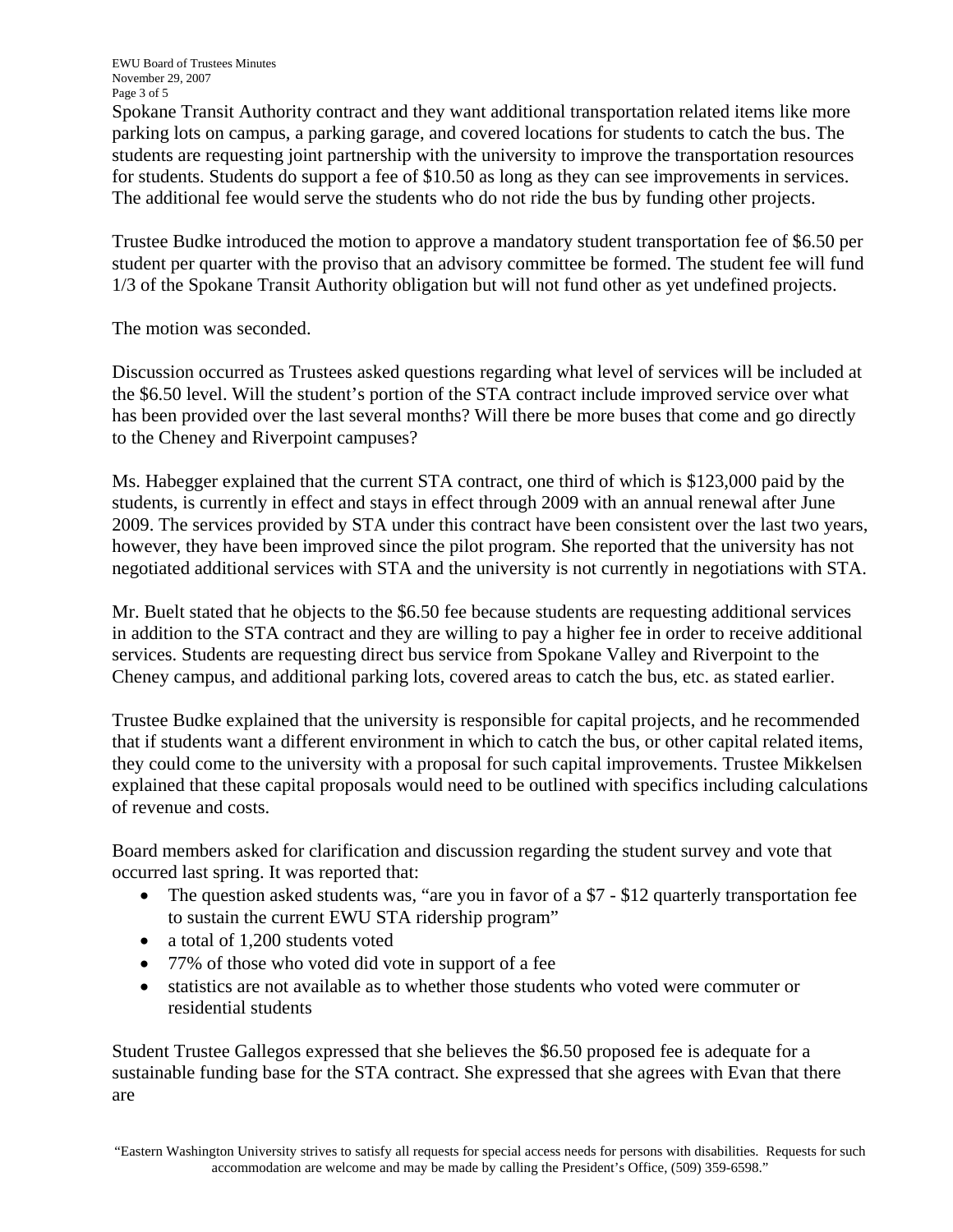a number of services and improvements that are needed, however, even thought the other ideas may be good ideas, she is uncomfortable combining them with this fee and she believes those other capital project ideas should be brought forward as separate proposals.

Chair Tanaka stated that based on the language on the actual ballot, the students apparently voted to maintain the current level of services they had. The administration is saying, through their proposal of a \$6.50 fee, that a \$7 - \$12 fee is not necessary to maintain the STA contract plus have a cushion.

Trustee Kauffman complimented the students for organizing a campaign and putting a referendum on the ballot to find out that students are willing to assess themselves a fee.

Several trustees expressed that it is very difficult to determine what amount the fee should be in order to cover the costs of the STA contract as well as ensure an adequate cushion to deal with a potential increase in the amount of the STA contract. The university would not want to charge too high of a fee, and also don't want to set the fee so low that the university would need to raise the fee in the near future.

Ms. Habegger explained that the administration prepared a calculation to show the amount of funds that would be generated from fees of \$5.50, \$6.00, \$6.50, \$7.00, \$7.50, etc. President Arévalo believes the \$60,000 cushion at the \$6.50 fee level is the most comfortable. The \$90,000 cushion at the \$7.00 level felt a bit too high. It is not good fiscal management to charge the students a fee that is so high that excess funds build up in reserves. The purpose of this fee is to cover the costs of the bus ridership contract.

If the STA contract costs escalated in the near future either due to increased services or increased costs, \$6.50 or \$7.00 per student seems to be in the appropriate range to cover the costs.

Trustee Ortega expressed her belief that the lower the fee, the better, especially in consideration of the other fees students have to pay.

Chair Tanaka reiterated that the motion on the table is for a \$6.50 per student, per quarter mandatory fee, excepting distance education students. This student fee will fund the students 1/3 portion of the STA contract. The motion includes the proviso that an advisory committee will be formed to make recommendations regarding expenditure of the student fee funds.

President Arévalo clarified that the committee is advisory and the expenditure plan must still be approved by the president and the board.

Ms. Habegger explained that the advisory committee for this fee would be different from the technology fee committee due to the statute that regulates the fees. For this fee, the recommendations go through the S  $\&$  A Fee Committee and then to the administration and then to the board. All clubs and organizations follow this procedure as well, and it is significantly different from the technology fee committee process.

This fee is at the discretion of the board in terms of its on-going nature.